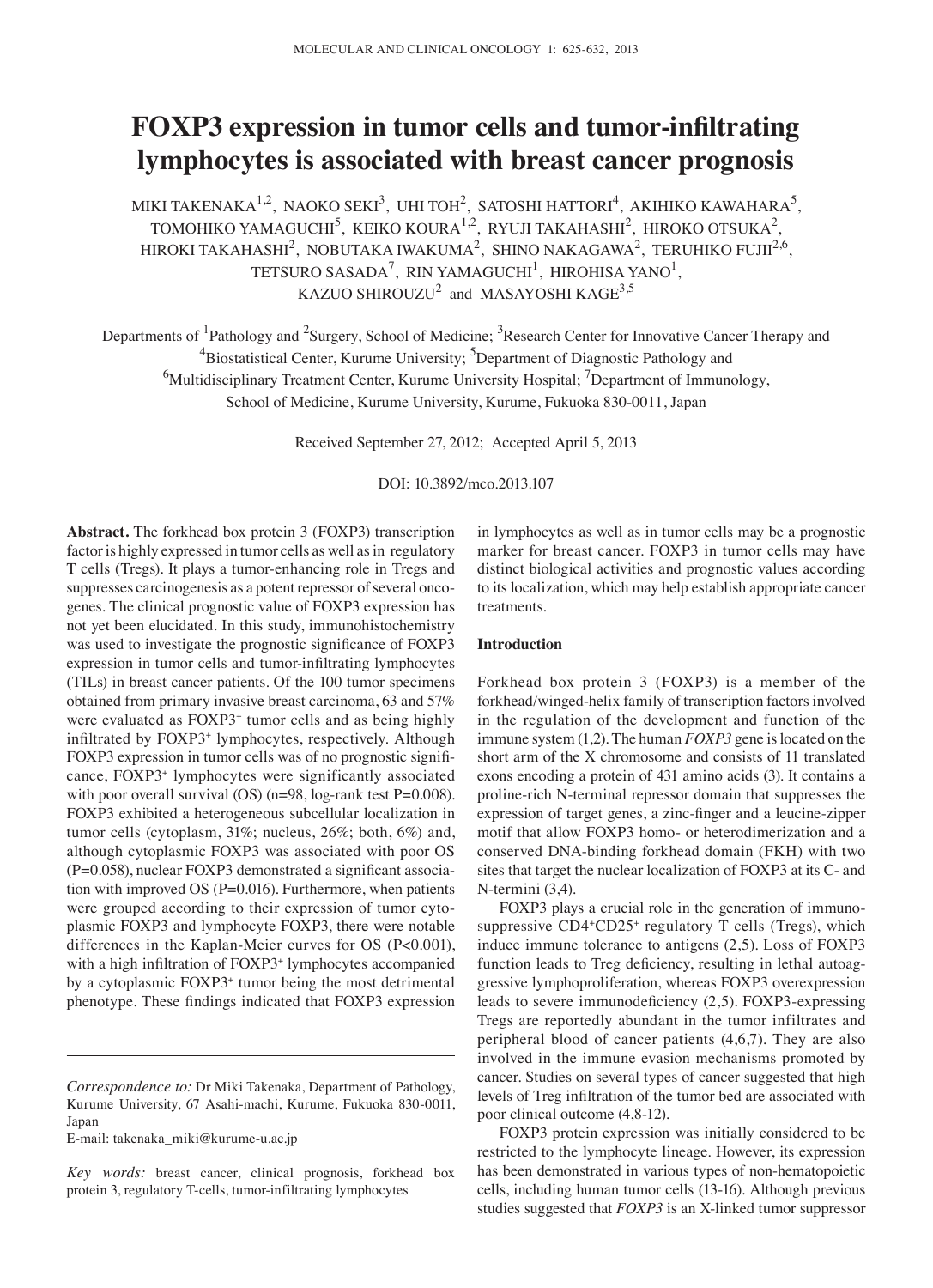gene in the breast (16) and prostate gland (17), its biological function and importance in tumor cells have not been elucidated. Previous studies suggested that tumor-expressed FOXP3 may be useful as a clinical prognostic marker. For example, wild-type FOXP3 from normal cells, unlike mutated FOXP3 from cancer cells, bound to and transcriptionally repressed human epidermal growth factor receptor (HER) 2 and S-phase kinase-associated protein (SKP) 2 (16,18) or c-Myc (17) oncogenes involved in mammary or prostate carcinogenesis, respectively. Furthermore, FOXP3 overexpression in human cancer cell lines was shown to repress tumor growth (16,18,19) and FOXP3 was reported to be a key determinant of tumor suppression in p53-dependent responses to DNA-damaging chemotherapeutic agents (20).

In a different context of tumor-expressed FOXP3, Hinz *et al* previously reported that FOXP3 expression in a pancreatic cancer cell line inhibited the proliferation of anti-CD3/anti-CD28-stimulated T cells without impeding their activation (14). This finding suggested that tumor-infiltrating Tregs influence antitumor immunity (4,8‑12) and that tumor cells may modulate T-cell function and trigger a mechanism of immune evasion through FOXP3.

FOXP3 is constitutively expressed in the nucleus of human Tregs (4,8-12). By contrast, previous immunohistochemical studies indicated that FOXP3 cytoplasmic expression was more abundant, compared to nuclear expression, in several types of cancer, including breast carcinoma (14,21‑25). Conflicting prognostic values for tumor-expressed FOXP3 were reported in immunohistochemical studies of breast cancer, in which FOXP3 was associated with poor (23), as well as with favorable prognosis (21). Therefore, the prognostic value of FOXP3 expression in breast cancer remains controversial. The present study immunohistochemically investigated the prognostic relevance of FOXP3 expression in tumor cells and tumor-infiltrating lymphocytes (TILs) in breast cancer patients.

#### **Materials and methods**

*Materials.* A total of 100 adult females with primary invasive breast carcinoma who underwent breast surgery at our institution (Kurume University Hospital, Kurume, Japan) between 1995 and 2005 and who had not received neoadjuvant chemotherapy, were enrolled in the present study. Hematoxylin and eosin (H&E)-stained histological sections from each patient were analyzed for biological parameters and histological grading was performed using the Nottinghamcombined histological grade [Scarff-Bloom-Richardson (SBR) grading system] (26). Table Ⅰ provides the clinicopathological characteristics of the patients. The study was approved by our institutional review board and written informed consent was obtained from all enrolled patients. All data were anonymized.

*Immunohistochemical staining.* The estrogen receptor (ER) and progesterone receptor (PgR) status were analyzed immunohistochemically on formalin-fixed, paraffin-embedded tumor sections, using ER (clone SP1) and PgR (clone 1E2) antibodies at a dilution of 1:100 and the iVIEW system (Ventana Medical Systems, Tucson, AZ, USA). Labeling was detected using the Ventana BenchMark XT automat (Ventana Medical Systems). The arrays were counterstained with

Table I. Clinicopathological characteristics of breast cancer patients.

| Characteristic               | $n(\%)$   |
|------------------------------|-----------|
| Total no. of patients        | 100       |
| Age (years)                  |           |
| $\leq 50$                    | 29 (29)   |
| >50                          | 71 $(71)$ |
| Tumor size (cm)              |           |
| $\leq 2.0$                   | 59 (59)   |
| >2.0                         | 41 (41)   |
| Axillary nodal status        |           |
| Positive                     | 45 (45)   |
| Negative                     | 47 (47)   |
| Resection not performed      | 8(8)      |
| Tumor grade                  |           |
| I and II                     | 77 (77)   |
| Ш                            | 23(23)    |
| HER <sub>2</sub>             |           |
| Positive                     | 23(23)    |
| Negative                     | 77 (77)   |
| ER                           |           |
| Positive                     | 56 (56)   |
| Negative                     | 44 (44)   |
| Triple-negative <sup>a</sup> | 21(21)    |

a ER- /PgR- /HER2- phenotype. HER2, human epidermal growth factor receptor 2; ER, estrogen receptor.

hematoxylin. The HercepTest scoring method with the 4B5 antibody (Ventana Medical Systems) was used to determine the HER2 status, with a score of 3+ or 2+ with fluorescent *in situ* hybridization (FISH) amplification, as determinants of HER2-overexpressing tumors.

FOXP3 expression was immunohistochemically analyzed using rat anti-human FOXP3 monoclonal antibody clone ab22510 (Abcam, Cambridge, UK). Paraffin-embedded tissue samples were cut into  $4-\mu$ m sections and examined on a coated glass slide. Intrinsic peroxidase activity was blocked by treatment with peroxidase-blocking reagent (DakoCytomation, Glostrup, Denmark) for 5 min. The specimens were boiled in a microwave for 30 min in 1 mmol/l EDTA (pH 9.0) target retrieval solution (DakoCytomation), to recover the antigens. After washing in Tris-buffered saline (TBS; DakoCytomation) for 10 min, the FOXP3 antibody was diluted 1:600 and applied to the specimens. Histological specimens were incubated at 4˚C overnight, washed in TBS for 15 min and incubated with labeled polymer-horseradish peroxidase (HRP) secondary antibody (ChemMate Envision kit; DakoCytomation) for 30 min at room temperature. After washing in TBS for 10 min, the slides were visualized using 3,3'-diaminobenzidine.

FOXP3 expression was evaluated independently by two authors (M.T and M.K), who were blinded to the clinicopathological data. Discrepancies were reviewed jointly and a consensus was reached. The staining intensity of FOXP3-positivity (FOXP3+ ) within the tumor-cell cytoplasm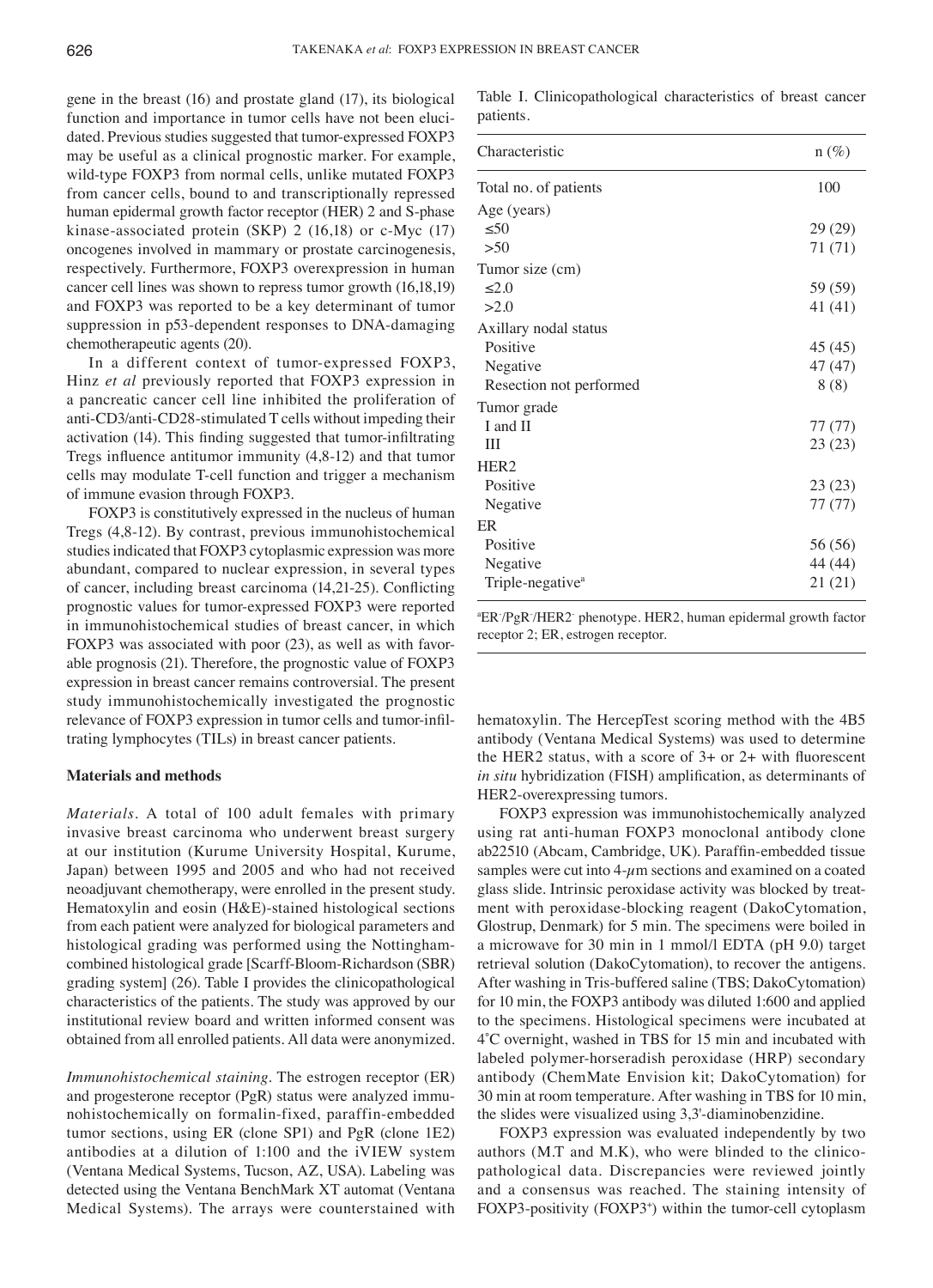

Figure 1. Immunohistochemical forkhead box protein 3 (FOXP3) staining in breast cancer. Representative images of FOXP3 expression in (A) the cytoplasm (magnification, x100) and (B) the nucleus (magnification, x400) of tumor cells and (C) the lymphocytic infiltrate (magnification, x400). (D) Hematoxylin and eosin (H&E) staining intensity of tumor-infiltrating lymphocytes (TILs) (magnification, x200). The number of specimens in each graded group is indicated in parenthesis. A score of 1+/2+ in (A) or 2+/3+ in (C) was defined as positive for tumor-cytoplasmic FOXP3 or lymphocyte FOXP3 (i.e., high infiltration of FOXP3<sup>+</sup> lymphocytes).

|                                                | Tumor-cell cytoplasm  |                      |         | Tumor-cell nucleus   |                      |         |
|------------------------------------------------|-----------------------|----------------------|---------|----------------------|----------------------|---------|
|                                                | FOXP3+                | FOXP3                |         | FOXP3+               | FOXP3                |         |
|                                                | Patient no. $(\%)$    | Patient no. $(\%)$   | P-value | Patient no. $(\%)$   | Patient no. $(\%)$   | P-value |
| Total patient no.                              | 37                    | 63                   |         | 32                   | 68                   |         |
| Tumor-cell cytoplasm<br>$FOXP3^+$<br>FOXP3     |                       |                      |         | 6(18.8)<br>26(81.3)  | 31(45.6)<br>37(54.4) | 0.014   |
| Tumor-cell nucleus<br>$FOXP3+$<br>FOXP3        | 6(16.2)<br>31 (83.8)  | 26(41.3)<br>37(58.7) | 0.014   |                      |                      |         |
| Lymphocytes <sup>a</sup><br>$FOXP3^+$<br>FOXP3 | 23(62.2)<br>14 (37.8) | 34(54.0)<br>29(46.0) | 0.531   | 11(34.4)<br>21(65.6) | 46(67.6)<br>22(32.4) | 0.002   |

#### Table Ⅱ. Localization of FOXP3 expression.

Evaluated by Fisher's exact test. <sup>a</sup>FOXP<sup>+</sup>, high infiltrate; FOXP3<sup>-</sup>, absent-low infiltrate of FOXP3-expressing lymphocytes. FOXP3, forkhead box protein 3.

was scored as weak  $(1+)$  or strong  $(2+)$  (Fig. 1A). The number of FOXP3+ cells present within tumor-cell nuclei were counted manually in 10 high-power fields (HPFs; magnification, x400) (Fig. 1B). The extent of FOXP3+ TILs was scored as follows: no positive cells, 0; 1-25% positive cells, 1+; 26-50% positive cells, 2+; and 51-100% positive cells, 3+ (Fig. 1C). TIL H&E

staining intensity was determined in intratumor nodules and in the surrounding stroma and was defined as absent, low, intermediate or strong (Fig. 1D).

*Statistical analysis.* Overall survival (OS) was defined as the time period between the time of surgery and the time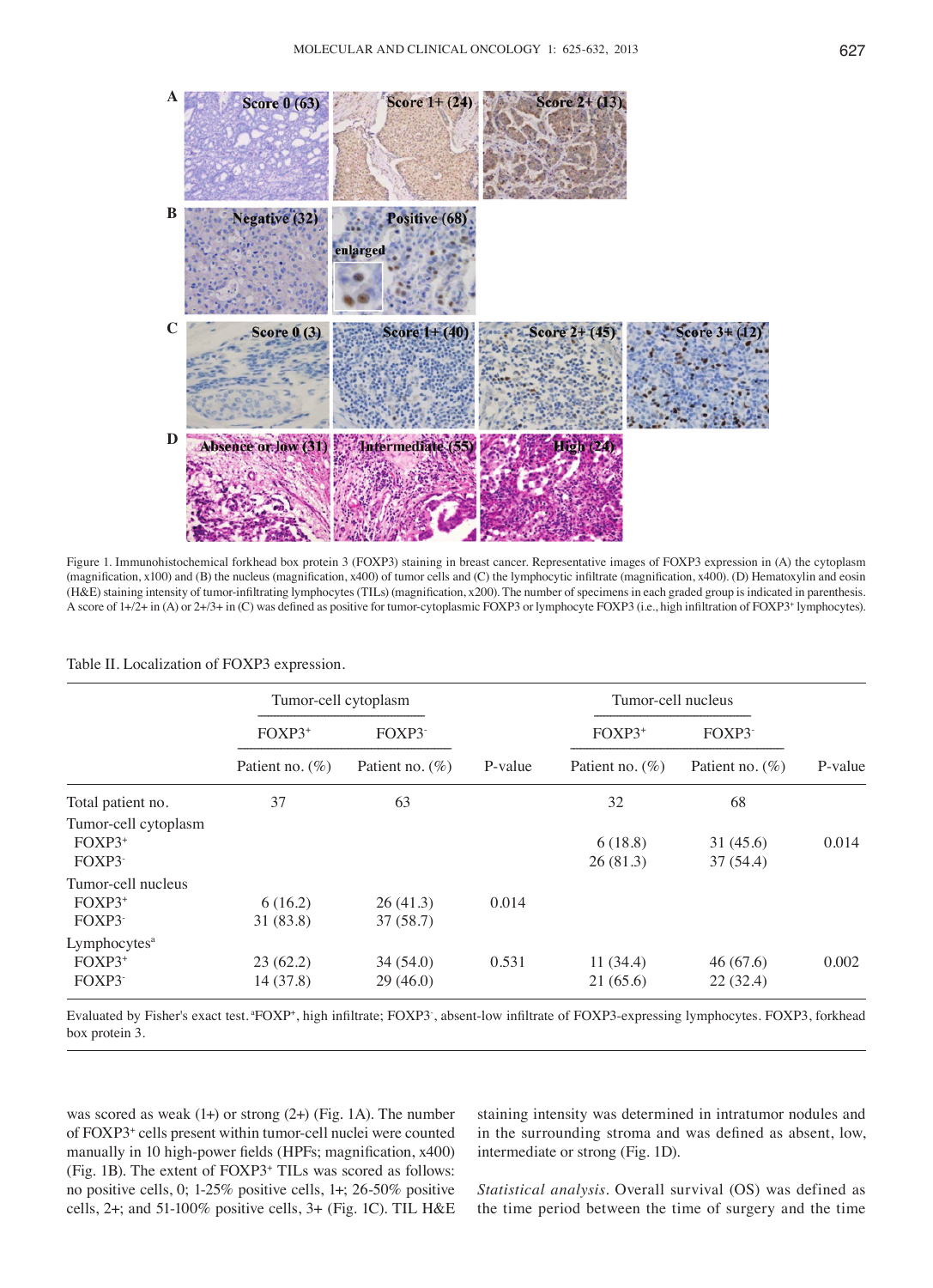Table Ⅲ. Frequency of patient clinicopathological characteristics according to FOXP3 expression.

able III. Frequency of patient clinicopathological characteristics according to FOXP3 expression

of death from any cause. Patients who were alive at the last contact attempt were regarded as censored cases at this time point. Relapse-free survival (RFS) was defined as the time period from the time of surgery until progressive disease was confirmed by magnetic resonance imaging (MRI) or computed tomography (CT), or until death from any cause. Patients without progressive disease were regarded as censored cases at the date of their last CT or MRI examination.

For tumor-cell cytoplasm FOXP3 expression, a score of 0 was defined as negative and scores of 1+ or 2+ as positive. For lymphocyte FOXP3 expression, scores of 0 and 1+ were defined as negative (absent or low infiltration) and scores of 2+ and 3+ as positive (high infiltration). These definitions accounted for the median score and minimized the difference between the number of patients classified as negative and those classified as positive. For tumor nuclear FOXP3 expression,  $\geq$ 30% was defined as positive and <30% as negative from a statistical viewpoint. In the Cox regression model with a binary explanatory variable representing positive or negative with various cut-off points, we selected the value maximizing the profile partial likelihood, i.e., we selected the cut-off value that provided the best fit to the OS data using various classifications. Associations between FOXP3 expression in tumor cells and lymphocytes and between FOXP3 expression and clinicopathological factors were examined with the Fisher's exact test. Survival functions for OS and RFS were estimated with the Kaplan-Meier method and compared with the log-rank test. Cox regression analysis was performed to examine whether FOXP3 expression was associated with OS or RFS following adjustment for possible confounding factors. Clinicopathological characteristics significantly associated with FOXP3 expression were included in the Cox regression for adjustment.

Statistical analyses were conducted with SAS version 9.2 (SAS Institute Inc., Cary, NC, USA) and R version 2.9.0. P<0.05 was considered to indicate a statistically significant difference.

#### **Results**

*FOXP3 expression in breast cancer specimens.* Of the 100 tumor specimens immunostained for FOXP3, 63 (63%) and 57 (57%) were evaluated as positive for expression in tumor cells and TILs, respectively. FOXP3 was expressed in the nucleus of lymphocytes, representing Treg infiltration, whereas a heterogeneous subcellular localization of FOXP3 was observed in tumor cells (i.e., the cytoplasm and/or nucleus; Table Ⅱ). Most FOXP3 staining in tumor cells was localized to the cytoplasm  $[31 (31\%)$  or the nucleus  $[26 (26\%)]$  and 6 specimens (6%) exhibited FOXP3 expression in the cytoplasm and nucleus (P=0.014). By contrast, no significant positive correlation was observed between FOXP3 expression in tumor cells and high infiltration of FOXP3<sup>+</sup> lymphocytes. FOXP3 expression in TILs was significantly correlated with an absence of nuclear FOXP3 expression in tumor cells (P=0.002).

Table Ⅲ shows the frequency of prognostic clinicopathological characteristics according to the presence or absence of FOXP3 immunostaining. Cytoplasmic FOXP3 expression in tumor cells was significantly associated with larger tumor size  $(P=0.035)$  and presence of metastatic lymph nodes  $(P=0.015)$ , whereas nuclear FOXP3 expression in tumor cells was significantly associated with ER positivity ( $P=0.003$ ). A high

|                                 |                   | Tumor-cell cytoplasm                                                                                                                                                                             |                |                   | Tumor-cell nucleus |         | Lymphocytes <sup>a</sup> |                   |          |
|---------------------------------|-------------------|--------------------------------------------------------------------------------------------------------------------------------------------------------------------------------------------------|----------------|-------------------|--------------------|---------|--------------------------|-------------------|----------|
|                                 | FOXP3+            | FOXP3                                                                                                                                                                                            |                | $FOXP3+$          | FOXP3              |         | FOXP3+                   | FOXP3             |          |
| haracteristic                   | $n$ /total $(\%)$ | $n$ /total $(\%)$                                                                                                                                                                                | Pol<br>$P-val$ | $n$ /total $(\%)$ | $n$ total $(\%)$   | P-value | $n$ /total $(\%)$        | $n$ /total $(\%)$ | P-value  |
| $($ >50 years $)$<br>Age, years | 24/37 (64.9)      | 45/63 (71.4)                                                                                                                                                                                     | 0.510          | 22/32 (68.8)      | 47/68 (69.1)       | 1.000   | 38/57 (66.7)             | 31/43 (72.1)      | 0.664    |
| Tumor size<br>$(>2$ cm)         | 21/37 (56.8)      | 21/63 (33.3)                                                                                                                                                                                     | 0.03           | 11/32 (34.4)      | 31/68 (45.6)       | 0.386   | 25/57 (43.9)             | 17/43 (39.5)      | 0.688    |
| LN metastasis                   | 21/31 (67.7)      | 24/61 (39.3)                                                                                                                                                                                     | 0.01           | 13/32 (40.6)      | 32/60 (53.3)       | 0.279   | 28/51 (54.9)             | [7/41(41.5)       | 0.216    |
| Tumor grade III                 | 8/37 (21.6)       | 15/63 (23.8)                                                                                                                                                                                     | 1.000          | 4/32 (12.5)       | 19/68 (27.9)       | 0.126   | 21/57 (36.8)             | 2/43 (4.70)       | $-0.001$ |
| HER2-positive                   | 0/37 (27.0)       | 13/63 (20.6)                                                                                                                                                                                     | 0.472          | 4/32 (12.5)       | 19/68 (27.9)       | 0.126   | 18/57 (31.6)             | 5/43 (11.6)       | 0.030    |
| ER-positive                     | (9.8/37 (48.6)    | 38/63 (60.3)                                                                                                                                                                                     | 0.300          | 25/32 (78.1)      | 31/68 (45.6)       | 0.003   | 21/57 (36.8)             | 35/43 (81.4)      | $-0.001$ |
| Triple-negative <sup>b</sup>    | 8/37 (21.6)       | 13/63 (20.6)                                                                                                                                                                                     | 000            | 4/32 (12.5)       | 17/68 (25.0)       | 0.193   | 8/57 (31.6)              | 3/43 (7.0)        | 0.003    |
|                                 |                   | Evaluated by Fisher's exact test. "FOXP", high infiltrate; FOXP3; absent-low infiltrate of FOXP3-expressing lymphocytes, "ER PgR /HER2 phenotype. LN, lymph node; FOXP3, forkhead box protein 3. |                |                   |                    |         |                          |                   |          |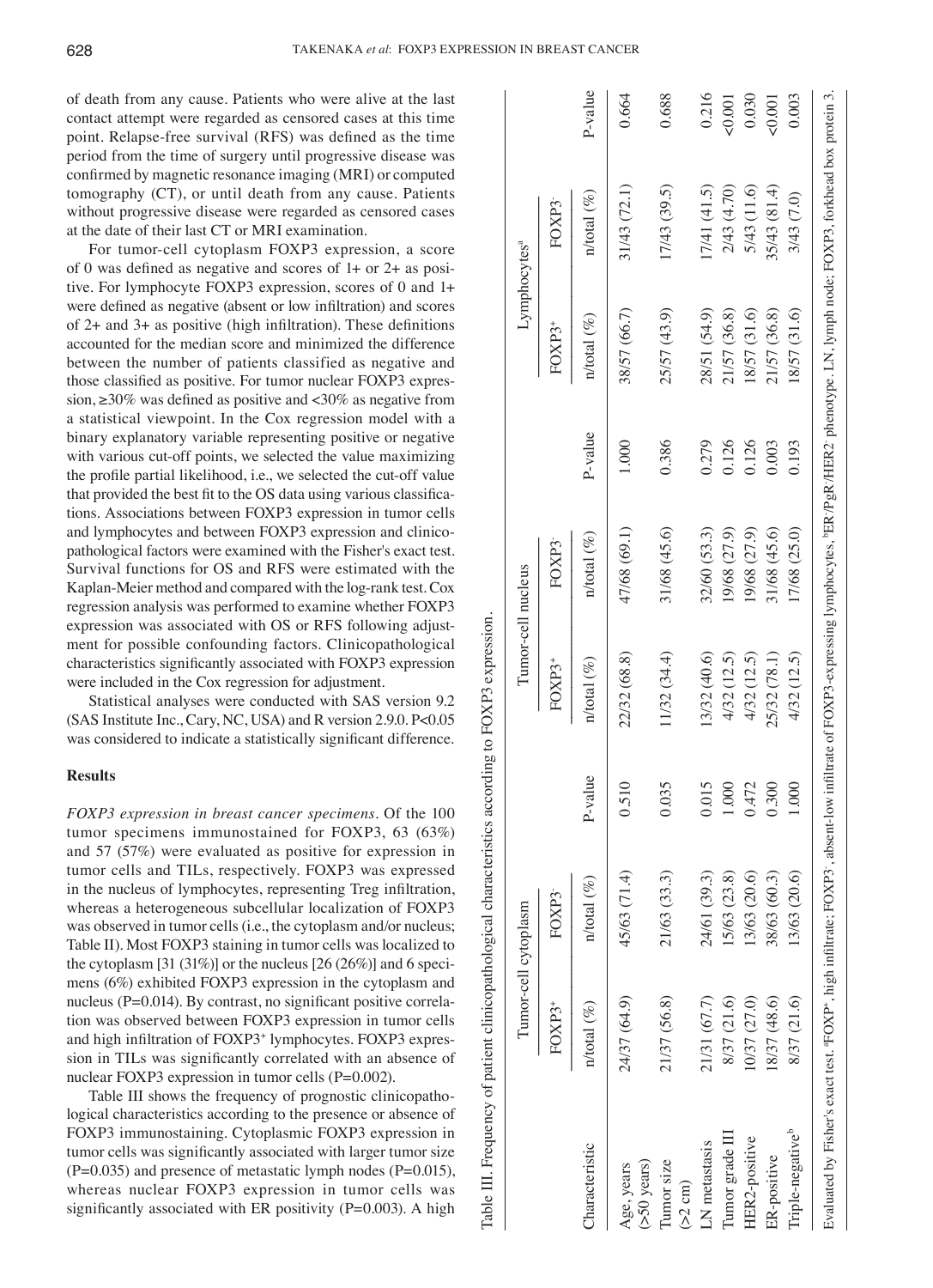Table Ⅳ. Univariate and multivariate analyses (Cox regression) for overall survival.

| A, Univariate analysis.      |           |               |         |
|------------------------------|-----------|---------------|---------|
| Variable                     | <b>HR</b> | 95% CI        | P-value |
| Age $(>50$ years)            | 0.61      | $0.23 - 1.61$ | 0.318   |
| Tumor size $(>2 \text{ cm})$ | 2.06      | 0.78-5.41     | 0.135   |
| LN metastasis                | 1.74      | 0.63-4.78     | 0.279   |
| Tumor grade III              | 3.05      | 0.94-9.36     | 0.040   |
| ER-positive                  | 0.38      | $0.14 - 1.04$ | 0.050   |
| HER2-positive                | 2.35      | 0.89-6.17     | 0.075   |
| Triple-negative <sup>a</sup> | 1.39      | $0.45 - 4.27$ | 0.565   |
| Tumor FOXP3 <sup>+,b</sup>   | 1.19      | $0.45 - 3.13$ | 0.722   |
| Cytoplasmic                  | 2.47      | $0.94 - 6.50$ | 0.058   |
| Nuclear                      | 0.13      | 0.02-0.95     | 0.016   |
| Lymphocyte $FOXP3^{+,c}$     | 5.87      | 1.34-25.69    | 0.008   |
| Intensity of TILs            |           |               |         |
| High vs. absent-low          | 0.71      | 0.14-3.68     | 0.685   |
| Intermediate vs. absent-low  | 1.01      | 0.35-2.96     | 0.984   |

B, Multivariate analysis.

| Variable                             | HR   | 95% CI        | P-value |
|--------------------------------------|------|---------------|---------|
| Tumor cytoplasmic FOXP3 <sup>+</sup> | 2.68 | $0.90 - 7.97$ | 0.077   |
| Tumor size $(>2$ cm)                 | 1.66 | 0.57-4.84     | 0.355   |
| LN metastasis                        | 1.20 | $0.41 - 3.47$ | 0.739   |
| Tumor nuclear FOXP3 <sup>+</sup>     | 0.15 | $0.02 - 1.16$ | 0.070   |
| ER-positive                          | 0.51 | $0.19 - 1.39$ | 0.185   |
| Lymphocyte FOXP3+,c                  | 4.96 | 1.07-23.06    | 0.041   |
| Tumor grade III                      | 0.88 | $0.27 - 2.92$ | 0.836   |
| ER-positive                          | 0.70 | $0.17 - 2.91$ | 0.621   |
| HER2-positive                        | 1.42 | 0.38-5.33     | 0.606   |
|                                      |      |               |         |

<sup>a</sup>ER-/PgR-/HER2<sup>-</sup> phenotype; <sup>b</sup>cytoplasmic and/or nuclear FOXP3<sup>+</sup>;<sup>4</sup><br><sup>chigh</sup> infiltrate of FOXP<sup>+</sup> lymphocytes. HR, bazard ratio: CL confihigh infiltrate of FOXP<sup>+</sup> lymphocytes. HR, hazard ratio; CI, confidence interval; LN, lymph node; ER, estrogen receptor; HER2, human epidermal growth factor receptor 2; FOXP3, forkhead box protein 3; TIL, tumor-infiltrating lymphocyte.

infiltration by FOXP3<sup>+</sup> lymphocytes was significantly associated with tumor grade III (P<0.001), HER2 positivity (P=0.03), ER negativity (P<0.001) and a triple-negative phenotype (ER/PgR/HER2<sup>-</sup>) (P=0.003).

*Prognostic significance of FOXP3 expression in breast cancer.*  Prognostic analysis was performed using the 98 patients whose clinical outcome was monitored. Univariate analysis of clinicopathological characteristics indicated that high tumor grade (III) and ER negativity were significantly associated (P<0.05) with mortality (OS), whereas no significant prognostic value for OS was observed when the other factors were assessed (Table ⅣA). FOXP3 expression in tumor cells (cytoplasm and/or nucleus) showed no prognostic significance [hazard ratio (HR): 1.19; 95% confidence interval (CI): 0.45-3.13; P=0.722]. However, FOXP3<sup>+</sup> lymphocytes were significantly associated with worse OS (HR: 5.87; 95% CI: 1.34-25.69; P=0.008). Notably, the prognostic values of tumor-cell FOXP3 expression were determined according to FOXP3 localization; nuclear FOXP3 expression was significantly associated with improved OS (HR: 0.13; 95% CI: 0.02-0.95; P=0.016). Inversely, borderline significance was observed between the association of tumor-cell cytoplasmic FOXP3 expression and poor OS (HR: 2.47; 95% CI: 0.94-6.50; P=0.058).

Kaplan-Meier curves confirmed that FOXP3 expression localized in the cytoplasm or nucleus of tumor cells was associated with worse (log-rank test, P=0.058) or improved (log-rank test, P=0.016) OS, respectively (Fig. 2A-C). By contrast, the intensity of lymphocyte infiltration of the tumor site was not associated with OS (Fig. 2D); however, a larger number of FOXP3+ lymphocytes conferred a significantly worse OS (log-rank test P=0.008; Fig. 2E), suggesting a crucial role for FOXP3+ Tregs in tumor progression. FOXP3 expression in tumor cells and lymphocytes exhibited the same tendency for prognostic value based on the risk of relapse-free survival (RFS) (data not shown). When survival was analyzed in the four subgroups classified according to FOXP3 localization in tumor cells  $(-/-, +/-, -/+$  and  $+/+,$  cytoplasm/nucleus FOXP3 expression), positive patients with either cytoplasmic or nuclear FOXP3 staining were found to have a similar, worse, or improved outcome compared to the negative (-/-) group (data not shown).

Multivariate analysis of the covariates with P<0.05 in Table Ⅲ, indicated that FOXP3 expression in TILs (HR: 4.96; 95% CI: 1.07-23.06; P=0.041) was an independent prognostic factor for OS, unlike FOXP3 localization in tumor cells (cytoplasm, HR: 2.68; 95% CI: 0.90-7.97; P=0.077; and nucleus, HR: 0.15; 95% CI: 0.02-1.16; P=0.070) (Table IVB). Patients exhibited significant differences in Kaplan-Meier curves in OS (log-rank test, P<0.001; Fig. 2F), demonstrating a more detrimental effect on the prognosis of patients exhibiting cytoplasmic FOXP3+ tumor cells as well as a high infiltration of FOXP3+ lymphocytes, compared to the effect of either factor alone. This combined phenotype was identified as a significant, independent risk factor for OS (HR: 4.22; 95% CI: 1.39-12.82; P=0.011) by multivariate analysis of the possible confounding factors in Table Ⅳ (data not shown). By contrast, nuclear FOXP3 expression in tumor cells appeared to attenuate the negative effect of FOXP3+ lymphocyte accumulation on OS (Fig. 2G).

### **Discussion**

FOXP3+ Tregs are immunosuppressive, therefore, their abundance in tumor infiltrates is associated with an unfavorable clinical outcome. Several previous studies reported that increased infiltration of FOXP3<sup>+</sup> lymphocytes in the tumor microenvironment was associated with poor prognosis in cancer patients(4,8-12). However, several studies demonstrated conflicting results (27-29) and it should be noted that not all FOXP3+ TILs are Tregs, since T-cell receptor (TCR) activation of conventional T cells may induce the transient expression of FOXP3 without suppressive properties (4). Although the association between accumulated FOXP3+ TILs and clinical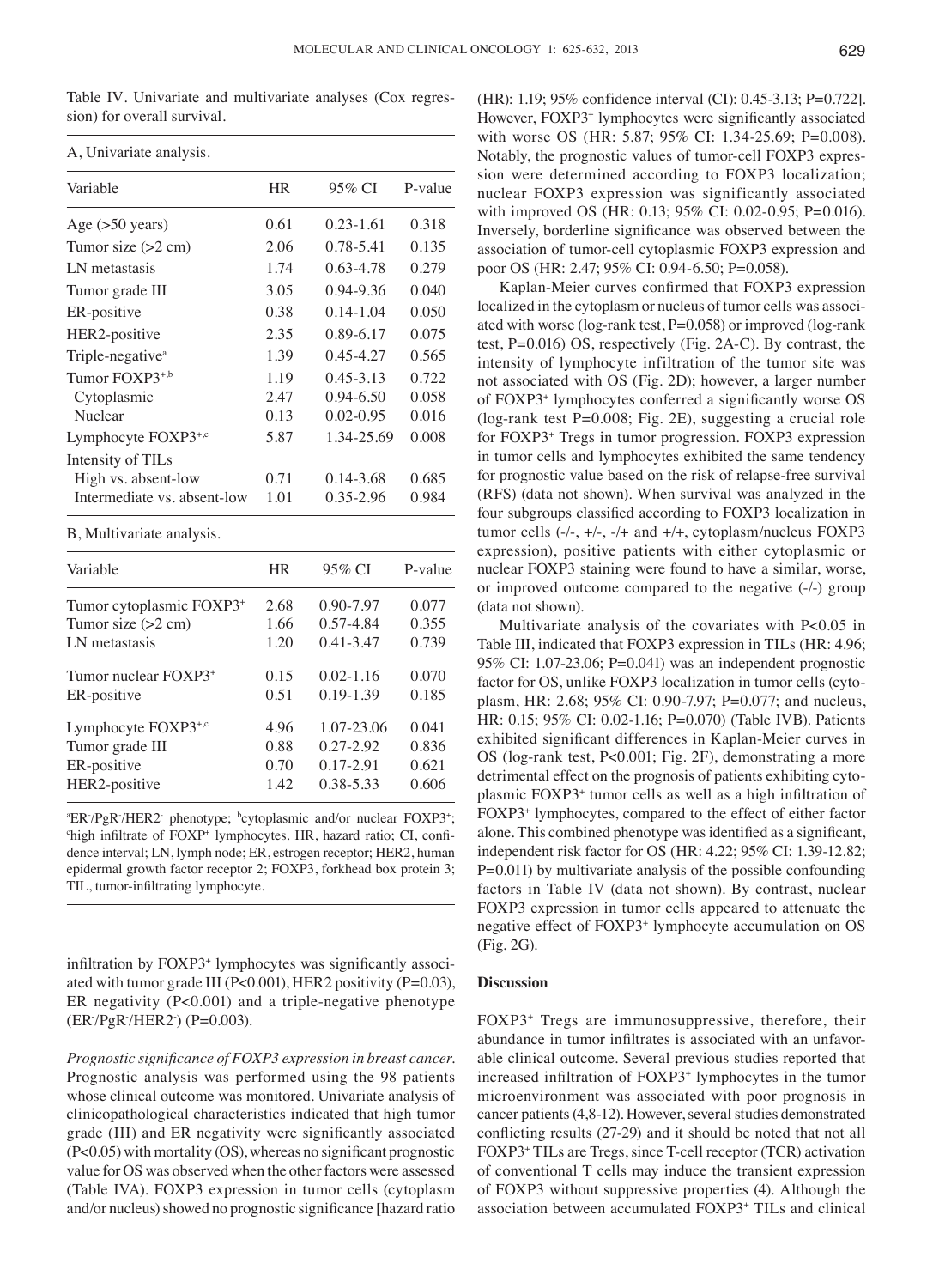

Figure 2. Kaplan-Meier curves for overall survival (OS) associated with forkhead box protein 3 (FOXP3) expression in breast cancer. Kaplan-Meier curves in two groups divided into (A) FOXP3-positive  $(+/-, ++$  and  $++$ , cytoplasmic/nuclear expression) and -negative  $(-/-)$ , (B) cytoplasmic FOXP3-positive  $(+/-$  and  $+/-$ ) and -negative  $(-/- +$  and  $(-)$ ) and  $(C)$  nuclear FOXP3-positive  $(-/- +$  and  $-/-)$  and  $-/-$  expression in tumor cells. Intensities of (D) tumor-infiltrating lymphocytes (TILs) and (E) FOXP3<sup>+</sup> lymphocytes were stratified as follows: absent-low, intermediate and high infiltration in (D); negative (absent-low) and positive (high infiltration of FOXP3<sup>+</sup> lymphocytes) in (E). Kaplan-Meier curves in the four groups according to infiltration of (F) FOXP3<sup>+</sup> lymphocytes and cytoplasmic or (G) nuclear FOXP3 in tumor cells. Number of specimens in each group is shown in parenthesis. P-values were calculated using the log-rank test. neg, negative; pos, positive.

prognosis can be beneficial or detrimental, depending on the type of malignancy under investigation, the present findings clearly indicate that a high density of FOXP3+ lymphocytes in tumor tissue is a strong, independent prognostic marker associated with mortality, a finding consistent with those of previous studies on breast cancer (8-12).

The present study has demonstrated that FOXP3 localization in breast cancer was crucial to predicting clinical outcome. Zuo *et al* previously demonstrated that ~80% of normal breast samples expressed FOXP3 in the epithelial cell nuclei, whereas only 20% of cancer tissues expressed nuclear

FOXP3 (i.e., mostly the HER2 or ER<sup>+</sup> phenotype) (16), which is consistent with our findings (Tables Ⅱ and Ⅲ). Furthermore, predominant cytoplasmic FOXP3 staining of tumor cells was demonstrated in several types of cancer (14,15,21,23-25), although its relevance has not been clarified. Two previously conducted representative immunohistological studies demonstrated that FOXP3 staining of breast cancer specimens was localized either completely (21) or predominantly in the tumor-cell cytoplasm, with only a few specimens exhibiting nuclear staining (23). In one of these reports (21), cytoplasmic FOXP3 expression was associated with improved OS and RFS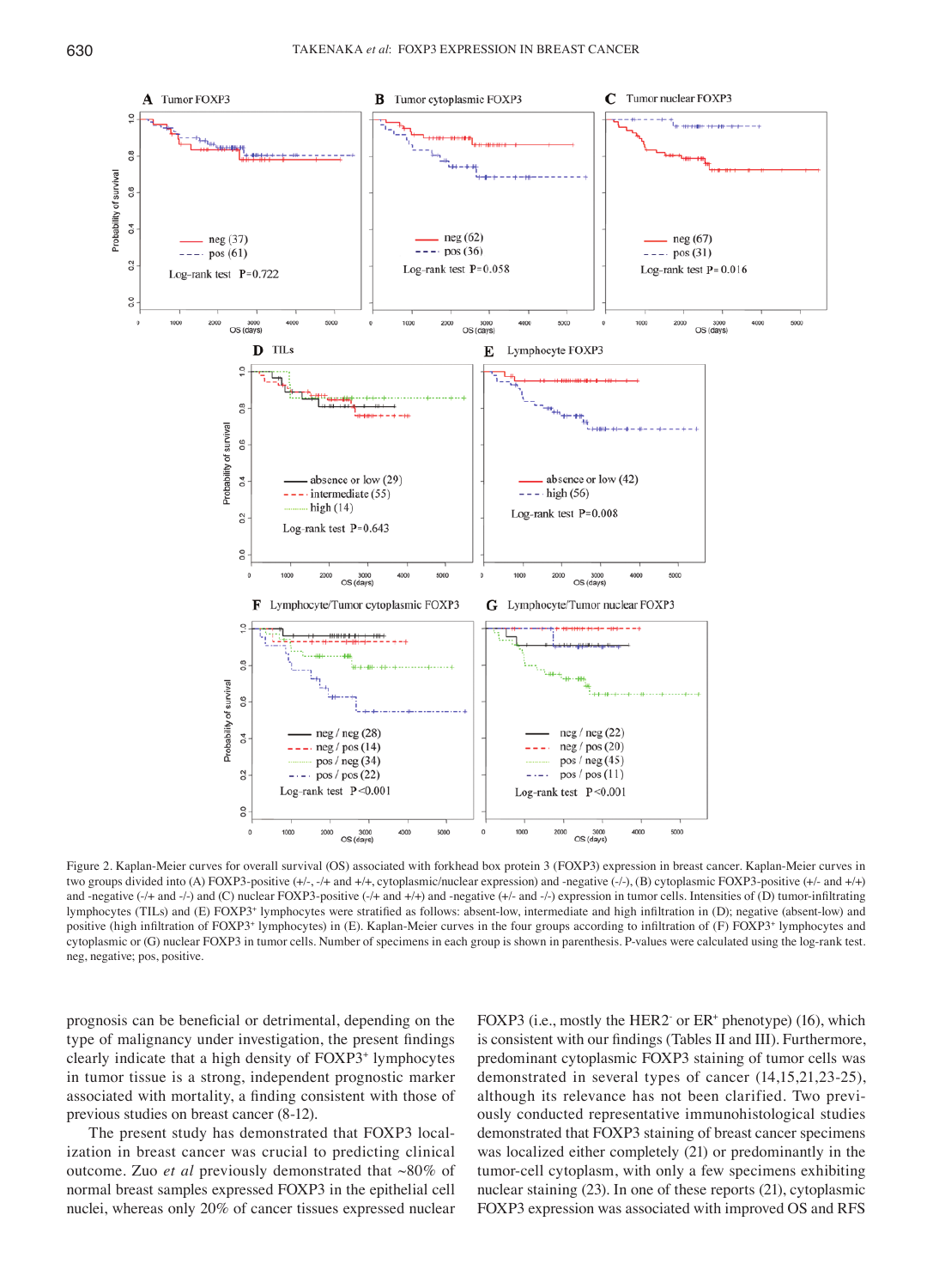in HER2-overexpressing patients; however, this contrasted our findings and those of Merlo *et al* (23). This discrepancy may be partly due to the similarities between the study populations included in our study and those included in the study by Merlo *et al* (the patients had not undergone neoadjuvant chemotherapy) and the ratios of HER2 overexpression-harbored patients (our study, 23%; two clinical trials by Merlo *et al*, 15 and 22%). Our study demonstrated more nucleus‑specific FOXP+ expression, which may be associated with an ER<sup>+</sup>/HER2 phenotype and improved clinical outcome.

The underlying mechanism(s) by which the expression of tumor FOXP3 affects prognosis require further investigation. Zuo *et al* reported a high proportion of somatic mutations or deletions of the *FOXP3* gene in human breast cancer cells, which may include the nuclear localization signals surrounding the FKH domain of FOXP3 (16). A previous study by Wang *et al* demonstrated that three out of the four FOXP3 mutants obtained from human pancreatic carcinomas exhibited disrupted translocation into the nuclei and were instead localized in the cytoplasm (17). Localization in the cytoplasm may therefore be a functional deficiency or modulation of the tumor suppressor *FOXP3* gene. This may account for our finding that cytoplasmic, unlike nuclear, FOXP3 expression in tumor cells was associated with detrimental clinical outcome.

Accumulating evidence indicates that FOXP3 coordinates with multiple transcriptional regulators and its localization may depend on its molecular partners (30). Viewing FOXP3 as a multifaceted factor of cancer biology may provide another explanation for its bifacial prognostic value. Further investigations are required to determine whether the heterogeneous subcellular localization of tumor FOXP3 is functionally relevant to the clinical prognosis.

A previous study suggested that tumor-expressed FOXP3 triggers a mechanism for the immune evasion of tumor cells (14). High infiltration of FOXP3<sup>+</sup> lymphocytes accompanied by a cytoplasmic FOXP3+ tumor was the most detrimental phenotype, although the FOXP3+ lymphocytes and the tumor were not significantly correlated in this study. FOXP3 may propagate crosstalk between tumor cells and their immunological microenvironment, e.g., involving signal transducer and activator of transcription 3 (STAT3) (31), leading to tumor-induced immunosuppression, including the induction of Tregs. By contrast, nuclear FOXP3 expression in tumor cells, which was associated with improved OS in this study, was significantly enhanced in patients with absent or low infiltration of FOXP3+ lymphocytes. Hinz *et al* also demonstrated that the downregulation of FOXP3 led to the upregulation of the pro‑inflammatory cytokines interleukin (IL)-6 and IL-8 in human pancreatic carcinoma cell lines (14). Since these cytokines are known to influence the progression of breast cancer (32,33), the regulation of cytokine synthesis by nuclear FOXP3 may affect the interaction between tumor cells and their microenvironment and, subsequently, clinical prognosis.

Our data suggested that FOXP3 expression in tumor cells and TILs may be an effective prognostic marker in breast cancer patients and that FOXP3 localization in tumor cells is an important determinant of prognosis. FOXP3 may provide distinct biological activities and prognostic values according to its localization. However, multivariate analysis demonstrated that FOXP3 expression in TILs, unlike that in tumor cells, was an independent prognostic factor for OS (Table ⅣB). However, cytoplasmic or nuclear FOXP3<sup>+</sup> tumor cells may also be associated with OS, as the correlation was at  $~5\%$  significance level, following adjustment for possible confounding factors. The relatively small patient sample may have limited the statistical power of the present study and future investigations including a larger sample size are required to confirm the results. Our findings may facilitate the selection of appropriate patient treatments and assist in the designing of FOXP3-targeted therapeutic strategies for breast cancer.

## **Acknowledgements**

This study was supported by a Grant-in-Aid for Scientific Research from the Japan Society for the Promotion of Science and the 'High-Tech Research Center' Project for Private Universities. A matching fund subsidy was provided by the Ministry of Education, Culture, Sports, Science and Technology of Japan.

#### **References**

- 1. Coffer PJ and Burgering BM: Forkhead-box transcrip- tion factors and their role in the immune system. Nat Rev Immunol 4: 889-899, 2004.
- 2. Hori S, Nomura T and Sakaguchi S: Control of regulatory T cell development by the transcription factor Foxp3. Science 299: 1057-1061, 2003.
- 3. Lopes JE, Torgerson TR, Schubert LA, *et al*: Analysis of FOXP3 reveals multiple domains required for its function as a transcrip- tional repressor. J Immunol 177: 3133-3142, 2006.
- 4. Martin F, Ladoire S, Mignot G, Apetoh L and Ghiringhelli F: Human FOXP3 and cancer. Oncogene 29: 4121-4129, 2010.
- 5. Sakaguchi S, Ono M, Setoguchi R, *et al*: Foxp3+ CD25+CD4+ natural regulatory T cells in dominant self-tolerance and autoim- mune disease. Immunol Rev 212: 8-27, 2006.
- 6. Liyanage UK, Moore TT, Joo HG, *et al*: Prevalence of regulatory ronment of patients with pancreas or breast adenocarcinoma. J Immunol 169: 2756-2761, 2002.
- 7. Woo EY, Chu CS, Goletz TJ, *et al*: Regulatory CD4(+)CD25(+) T cells in tumors from patients with early-stage non-small cell lung cancer and late-stage ovarian cancer. Cancer Res 61: 4766-4772, 2001.
- 8. Bates GJ, Fox SB, Han C, *et al*: Quantification of regulatory T cells enables the identification of high-risk breast cancer patients and those at risk of late relapse. J Clin Oncol 24: 5373-5380, 2006.
- 9. Bohling SD and Allison KH: Immunosuppressive regulatory T cells are associated with aggressive breast cancer phenotypes:
- a potential therapeutic target. Mod Pathol 21: 1527-1532, 2008.<br>10. Curiel TJ, Coukos G, Zou L, et al: Specific recruitment of regulatory T cells in ovarian carcinoma fosters immune privilege and predicts reduced survival. Nat Med 10: 942-949, 2004.
- 11. Gobert M, Treilleux I, Bendriss-Vermare N, *et al*: Regulatory T cells recruited through CCL22/CCR4 are selectively activated in lymphoid infiltrates surrounding primary breast tumors and lead to an adverse clinical outcome. Cancer Res 69: 2000-2009, 2009.
- 12. Ohara M, Yamaguchi Y, Matsuura K, Murakami S, Arihiro K and Okada M: Possible involvement of regulatory T cells in tumor onset and progression in primary breast cancer. Cancer
- Immunol Immunother 58: 441-447, 2009.<br>13. Ebert LM, Tan BS, Browning J, *et al*: The regulatory T cellassociated transcription factor FoxP3 is expressed by tumor cells. Cancer Res 68: 3001-3009, 2008.
- 14. Hinz S, Pagerols-Raluy L, Oberg HH, *et al*: Foxp3 expression in pancreatic carcinoma cells as a novel mechanism of immune evasion in cancer. Cancer Res 67: 8344-8350, 2007.
- 15. Karanikas V, Speletas M, Zamanakou M, *et al*: Foxp3 expression in human cancer cells. J Transl Med 6: 19, 2008.
- 16. Zuo T, Wang L, Morrison C, *et al*: FOXP3 is an X-linked breast cancer suppressor gene and an important repressor of the HER-2/ErbB2 oncogene. Cell 129: 1275-1286, 2007.